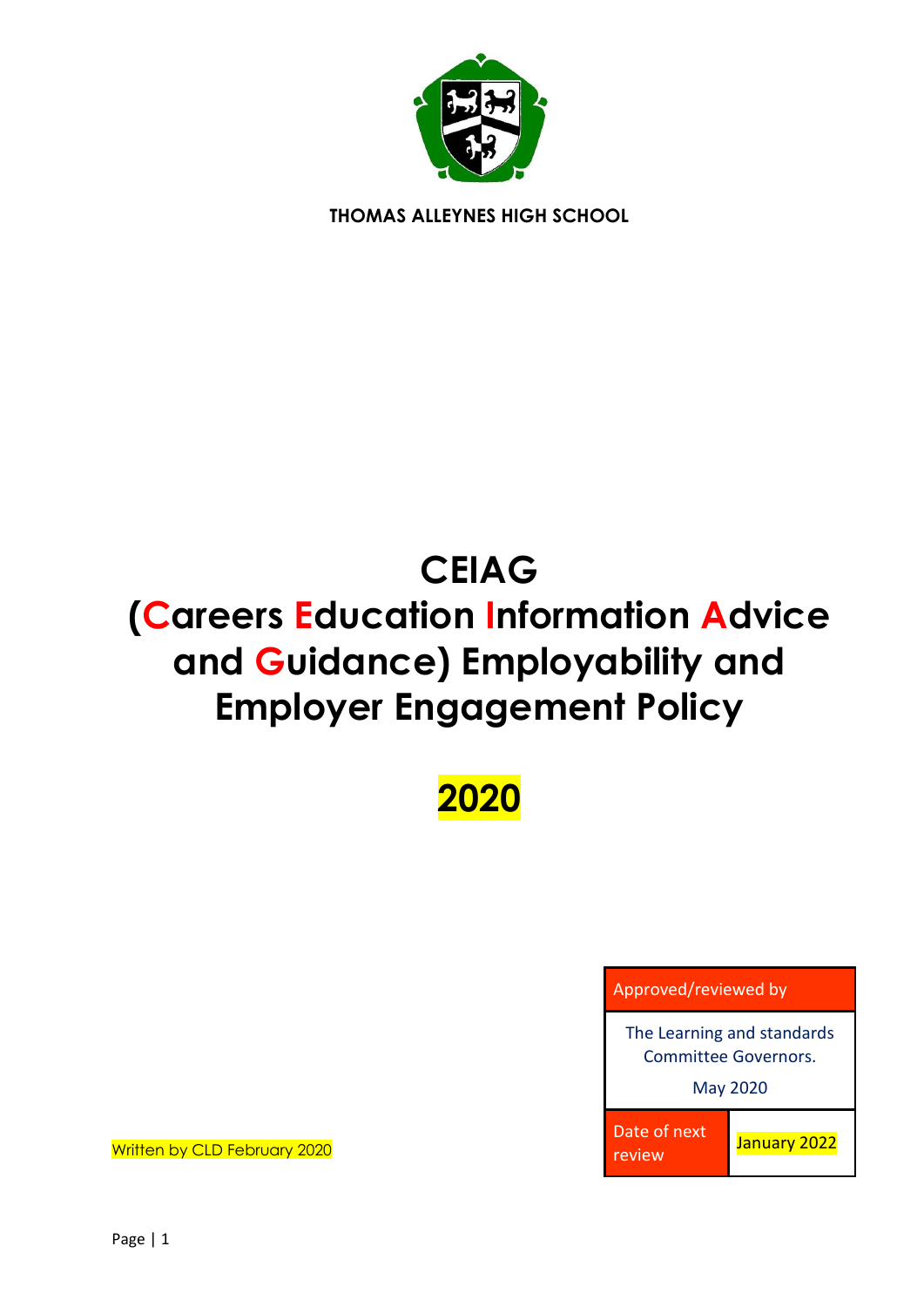#### **Rationale:**

In January 2018, The DfE published statutory guidance for governing bodies, school leaders and school staff on careers guidance and access for education and training providers. The strategy advocates that good careers guidance connects learning to the future. It motivates young people by giving them a clearer idea of the routes to jobs and careers that they will find engaging and rewarding. Good careers guidance widens pupils' horizons, challenges stereotypes and raises aspirations. It provides pupils with the knowledge and skills necessary to make successful transitions to the next stage of their life. This supports social mobility by improving opportunities for all young people, especially those from disadvantaged backgrounds and those with special educational needs and disabilities.

The Careers guidance and access for education and training providers (2018) states that all registered pupils at the school must be provided with independent careers guidance from year 8 to year 13. In addition, the Raising of the Participation Age (RPA) stipulates that young people are required to participate in education or accredited training until their 18th birthday. Careers education, information, advice and guidance therefore all play a vital role in preparing pupils for their future intention(s).

A whole school Future Intentions programme of relevant activities will support pupils at key decision-making points such as GCSE, Post-16 and Post-18. It will support pupils in choosing a future intention pathway that is right for them, and then to be able to plan and manage their individual career path. All pupils can achieve their potential only if they understand themselves; their abilities and opportunities open to them – impartial CEIAG together with a rust and effective future intentions programme will facilitate this.

#### **Our statutory duties1:**

- 1. Section 42A of the Education Act 1997 requires governing bodies to ensure that all registered pupils at the school are provided with independent careers guidance from year 8 (12-13-year olds) to year 13 (17-18-year olds).
- 2. The governing body must ensure that the independent careers guidance provided:
	- Is presented in an impartial manner, showing no bias or favouritism towards a particular institution, education or work option;
	- Includes information on the range of education or training options, including apprenticeships and technical education routes;
	- Is quidance that the person giving it considers will promote the best interests of the pupils to whom it is given?

1

<sup>&</sup>lt;sup>1</sup> Taken from Careers guidance and access for education and training provider's statutory guidance for governing bodies, school leaders and school staff – Published January 2018.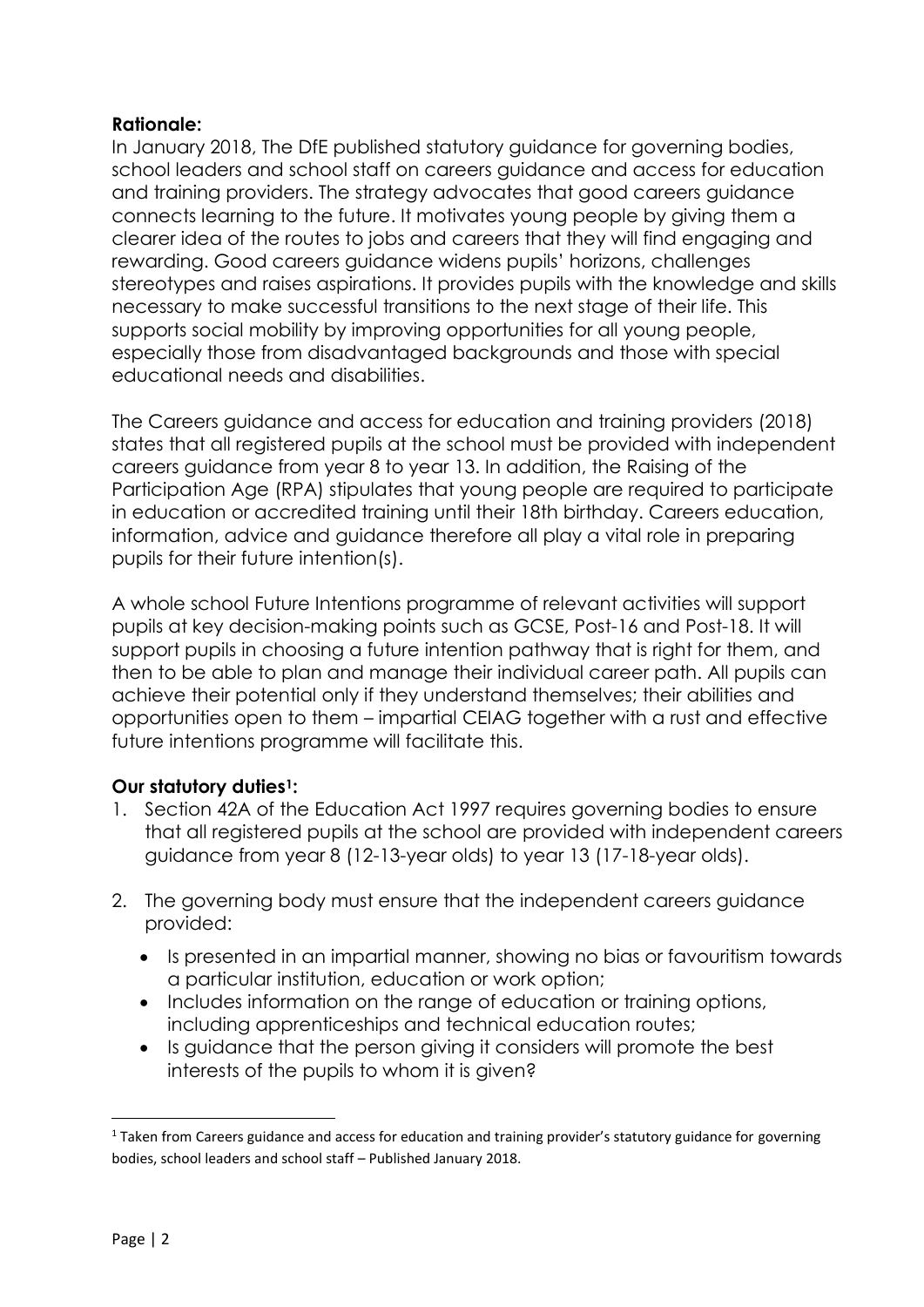- 3. The Technical and Further Education Act 2017 inserts section 42B into the Education Act 1997 and came into force on 2 January 2018. This new law requires the proprietor of all schools and academies to ensure that there is an opportunity for a range of education and training providers to access all pupils in year 8 to year 13 for the purpose of informing them about approved technical education qualifications or apprenticeships.
- 4. The proprietor must prepare a policy statement<sup>2</sup> setting out the circumstances in which education and training providers will be given access to pupils, and to ensure that this is followed. The policy statement must be published and must include:
	- Any procedural requirement in relation to requests for access;
	- Grounds for granting and refusing requests for access;
	- Details of premises or facilities to be provided to a person who is given access.
	- The proprietor may revise the policy statement from time to time. The proprietor must publish the policy statement and any revised statement.

#### **Aims:**

Thomas Alleyne's High School's (TAHS) Careers Education, Information, Advice and Guidance Policy has the following aims:

- To contribute to strategies for raising achievement through raising aspirations, motivation and confidence;
- To challenge stereotypes and promote the equality of opportunity;
- To reduce the number of pupils not in employment, education or training (NEETS) in line with local authority guidance;
- To reduce the number of pupils who drop out of courses or switch courses in education or training to offer retention in these areas;
- To develop enterprise and employability skills;
- To contribute to economic prosperity of individuals and communities;
- To focus pupils on their future aspirations and intentions through work with employers within the local community and beyond;
- To invite parents/carers to CEIAG information sessions;
- To provide pupils with up to date picture of the local market index (LMI) and key sector growth information where possible.

#### **Commitment:**

TAHS recognises its statutory requirements and is committed to providing all pupils with a robust Future Intentions programme of CEIAG from Years 9 to 13. The CEIAG programme will deliver and promote impartial, individually focused and quality Careers Information, Advice and Guidance (CEIAG), with the aim of enabling pupils to make well-informed and realistic choices, both now and in the future.

1

 $2$  This statement will be accessed via the TAHS school website and will be reviewed annually. Please refer to the TAHS CEIAG Provider Access Policy document.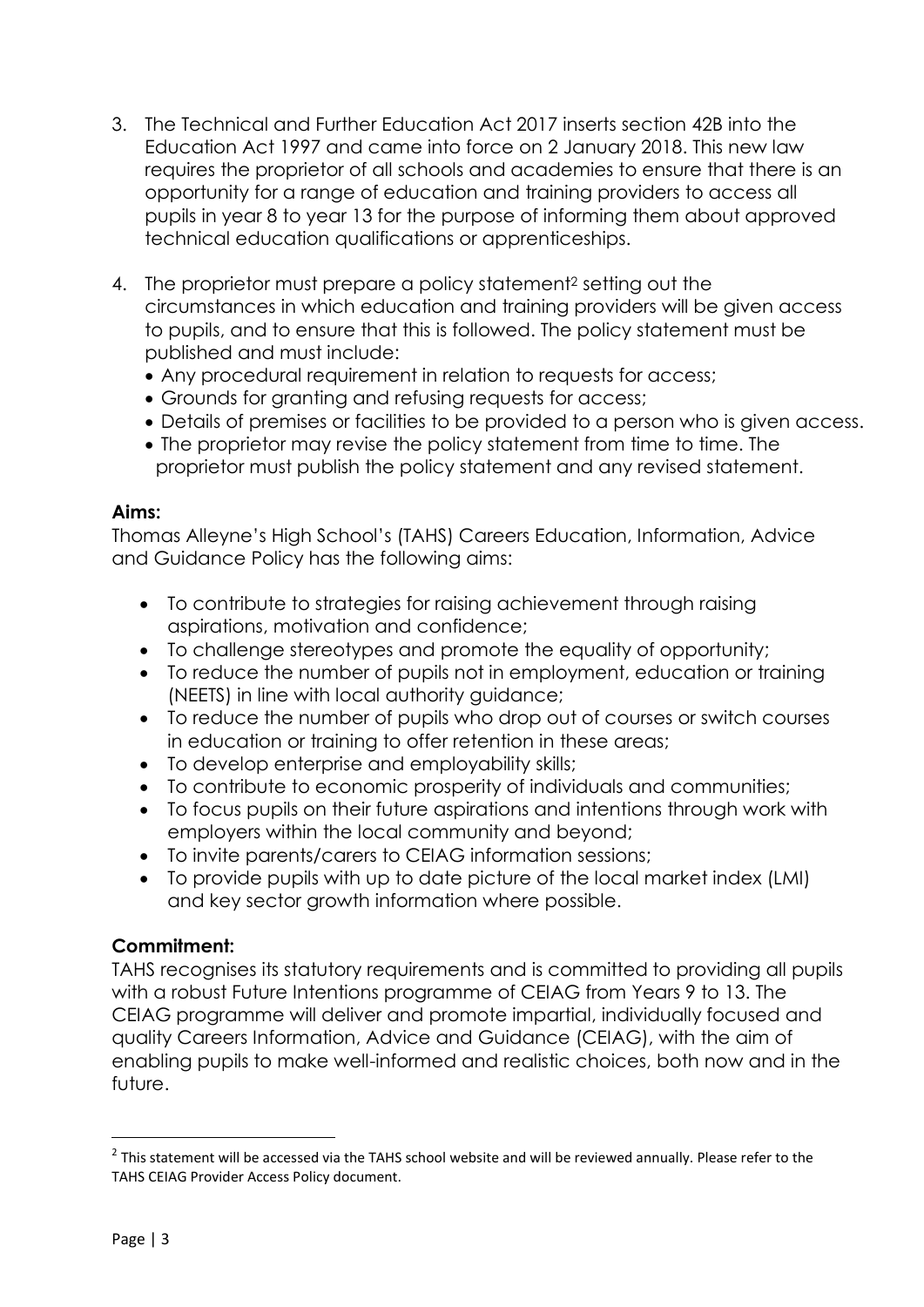Whilst participating and enjoying their academic journey, pupils will be required to develop enterprise, employability, practical and social skills with confidence to support and realise their individual future intentions.

Staff members with leadership responsibility for CEIAG will remain up to date with Labour Market Information and regularly meet with other IAG Co-ordinators and Careers Advisers to share good practice. This will include working with the LEP and inviting local employers to provide activities and to inform the curriculum. This will also include an ongoing awareness of the priority employment sectors in Stoke on Trent and Staffordshire via the LEP.

To guarantee high quality CEIAG provision is delivered, TAHS will continue to work alongside the Stoke and Staffordshire Local Enterprise Partnership (SSLEP), as well as ensuring CEIAG provision is delivered to all our pupils following both DfE statutory guidance, and the Gatsby Benchmarks<sup>3</sup> as advocated by the DfE.

To meet and exceed these requirements, TAHS will work with The Careers and Enterprise Company (CEC) who were established by the Government to provide external support to schools alongside strategic coordination for employers, schools, colleges, funders and careers programme providers to create high impact careers and enterprise support to young people (aged 12-18). The CEC's initial focus has been on employer engagement, based on evidence about the importance of giving young people more opportunities to connect with employers of all sizes, and from all sectors. Such encounters will inspire pupils and allow them to learn about what work is like, or what it takes to be successful in the workforce. The 2018 careers strategy confirmed that the CEC will take on a more ambitious role, building on their progress to date by coordinating support for schools including TAHS, across all the Gatsby Benchmarks.

#### **The Gatsby Benchmarks:**

Through six international visits, analysis of good practice in English schools and a comprehensive review of current literature, Sir John Gatsby devised a set of eight benchmarks covering different dimensions of good career guidance. These are now referred to as the 'Gatsby Benchmarks' and are as follows:

- **1.** A stable careers programme;
- **2.** Learning from career and labour market information;
- **3.** Addressing the needs of each pupil;
- **4.** Linking curriculum learning to careers;
- **5.** Encounters with employers and employees;
- **6.** Experiences of workplaces;
- **7.** Encounters with further and higher education:
- **8.** Personal guidance.

**.** 

<sup>3</sup> http://www.gatsby.org.uk/education/programmes/good-careerguidance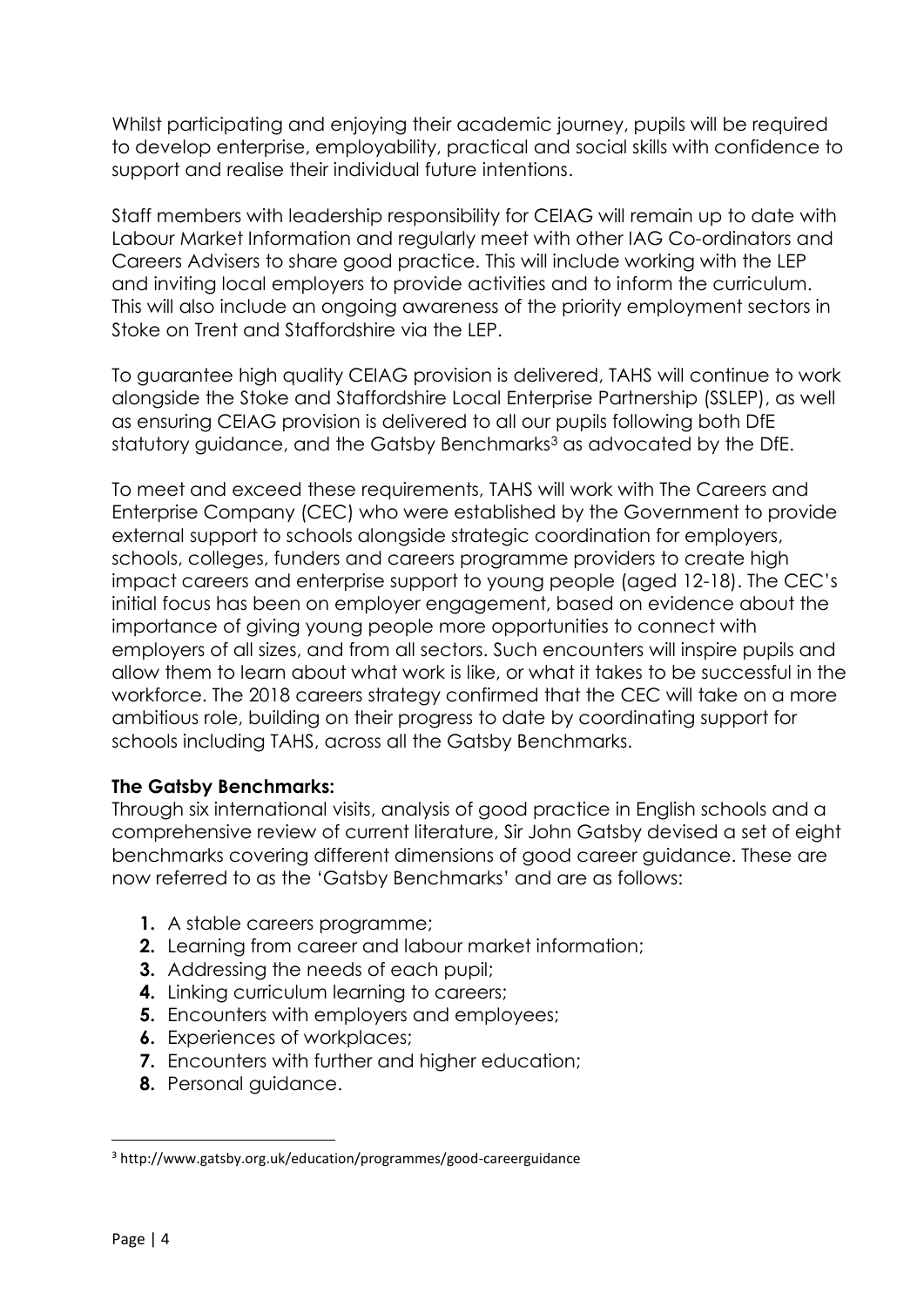Through consideration of the Gatsby benchmarks TAHS plans to embed enterprise, employability and quality careers guidance into our school's ethos and curriculum with a focus on developing structured and sustainable employer partnerships increasing pupil exposure to the real world of work as part of their preparation for modern life. We wish to develop the employability of pupils with a focus on soft skill development, workplace behaviours and exposure to the world of work to enable a successful integration into employment in the future

#### **Development:**

This Policy will be developed and reviewed annually in discussion with TAHS pupils, parents, Governors and advisory staff. We will also ensure any amendments to statutory guidance are reflected in our Policy and objectives.

## **Staffing:**

- The Headteacher and Governors have overall responsibility for CEIAG provision at TAHS.
- In line with statutory quidance TAHS will have a designated member of the Senior Leadership Team with a responsibility for CEIAG and the Future Intentions Programme within our school community.
- TAHS will have a named CEIAG member of staff who supports implementation of CEIAG across the school.
- All staff at TAHS will contribute to CEIAG through their roles as tutors, support staff and subject teachers.

# **Pupil Entitlement at TAHS:**

Pupils are entitled to CEIAG which meets professional and ethical standards of practice which is young person centred, impartial and confidential. Our Future Intentions programme is designed to meet the needs of pupils at TAHS. It is differentiated and personalised to ensure progression through activities that are appropriate to pupils' stages of career learning, planning and development. The programme on offer will enable pupils to understand themselves, their interests, likes, dislikes and what they are good at and how this affects their choices and decision making

The Future Intentions programme will also ensure pupils have a rounded careers experience ensuring their learning in school is relevant and linked to their future prospects, connecting key areas of the curriculum to the world of work. The programme will also facilitate appropriate exposure to employers and working life to develop employability and enterprise skills and impact on decision making. Pupils will receive knowledge around LMI and sector growth utilising the LEP identified priorities.

#### **All TAHS Pupils will have the opportunity to:**

- Find out about different options open to them at key decision-making points during their time at TAHS in year 9 through to year 13.
- Discover what qualifications are needed for their chosen vocation;
- Develop the skills they need for working life;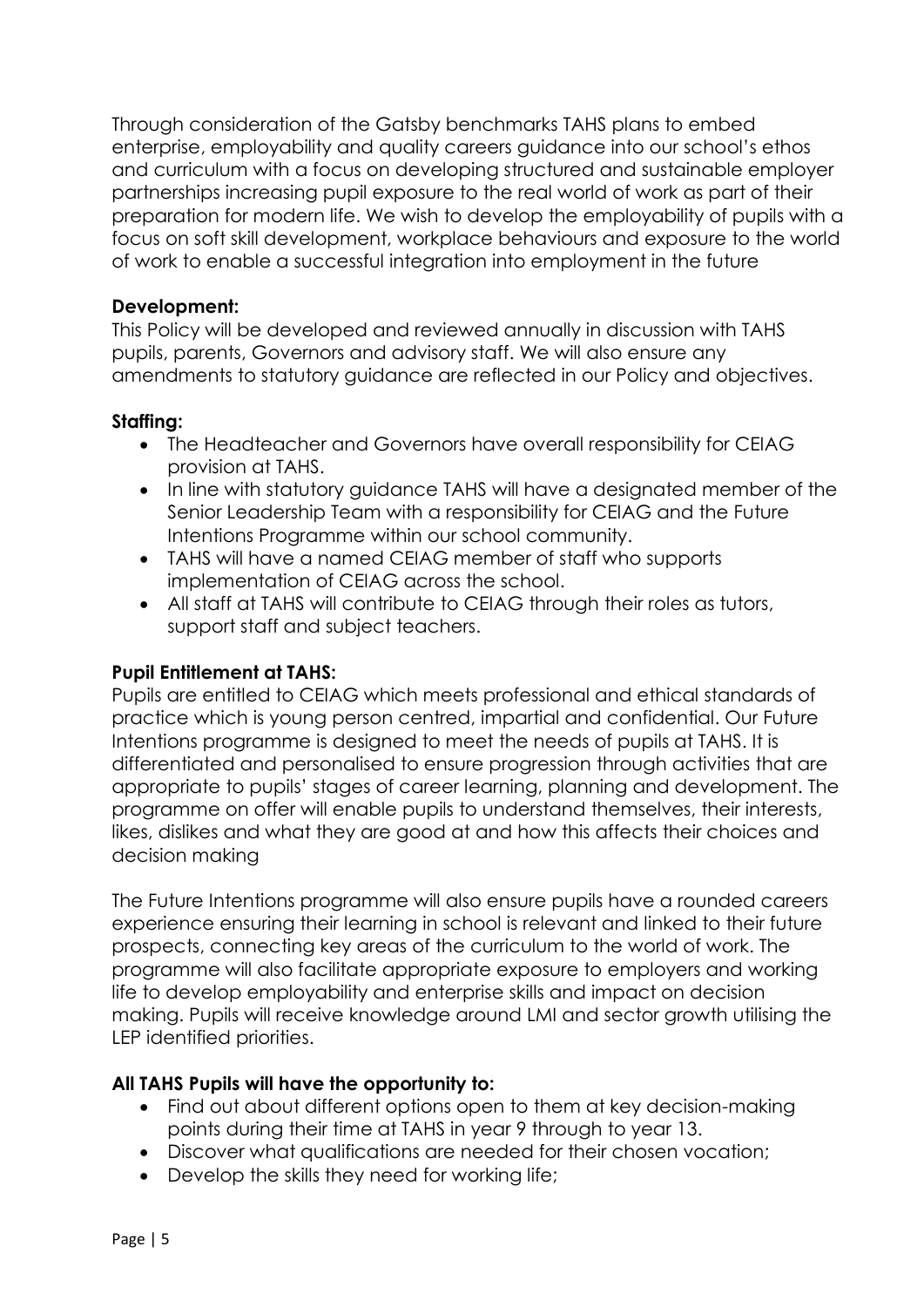- Formulate a clear plan of action for their future;
- Make effective and informed applications for work, training and further and higher education establishments.

Every pupil will understand how to access a one-to-one appointment with an independent Careers adviser and/or CEIAG manager or appropriately qualified individual within school.

#### **Pupils will be:**

- Treated individually and as an individual;
- Given impartial and unbiased careers information, advice and guidance;
- Ensure that you see employers in school through pre-organised events;
- Offered any extra help, support or guidance they require.

#### **Curriculum:**

The career programme includes careers education activities including assemblies, guest speakers and taster sessions alongside individual career guidance interviews, group sessions, trips and Future Intention activities. Careers and work-related learning tasks are also embedded into some subject areas for example Business Studies and ICT. PHSE is delivered to years 9 to 11 and the Tutorial Activities Programme (TAP) is delivered to post-16 pupils during tutor time and will include careers related modules and activities.

The schools CEIAG provision is centred around Future Intentions Programme which has three stages as follows:

#### **Future Intentions Stage One:**

- **Year 9** Career exploration through year 10 GCSE/BTEC option choices; including a visit to/from a local university.
- **Year 10** Employability Skills and a Future Intentions Day focused on employer engagement and career pathways.

#### **Future Intentions Stage Two:**

• **Year 11** – Post-16 options; Education or apprenticeships routes explored.

#### **Future Intentions Stage Three:**

**Sixth Form** – Unifrog, Post-18 options, work experience, Future Intentions Week and preparing for the world of work.

#### **Parents and Carers:**

- Parental involvement is encouraged at all stages.
- Parents/Carers will be invited to attend our annual careers Fair in February.
- The CEIAG Manager, will be available to speak to parents via e-mail or phone and will also available at parent's evenings and open evenings.
- Parents/Carers will be invited to Future Intentions Events for example the Higher Education talk offered during year 12 Future Intentions week
- Parents are welcomed to attend careers appointments where appropriate.